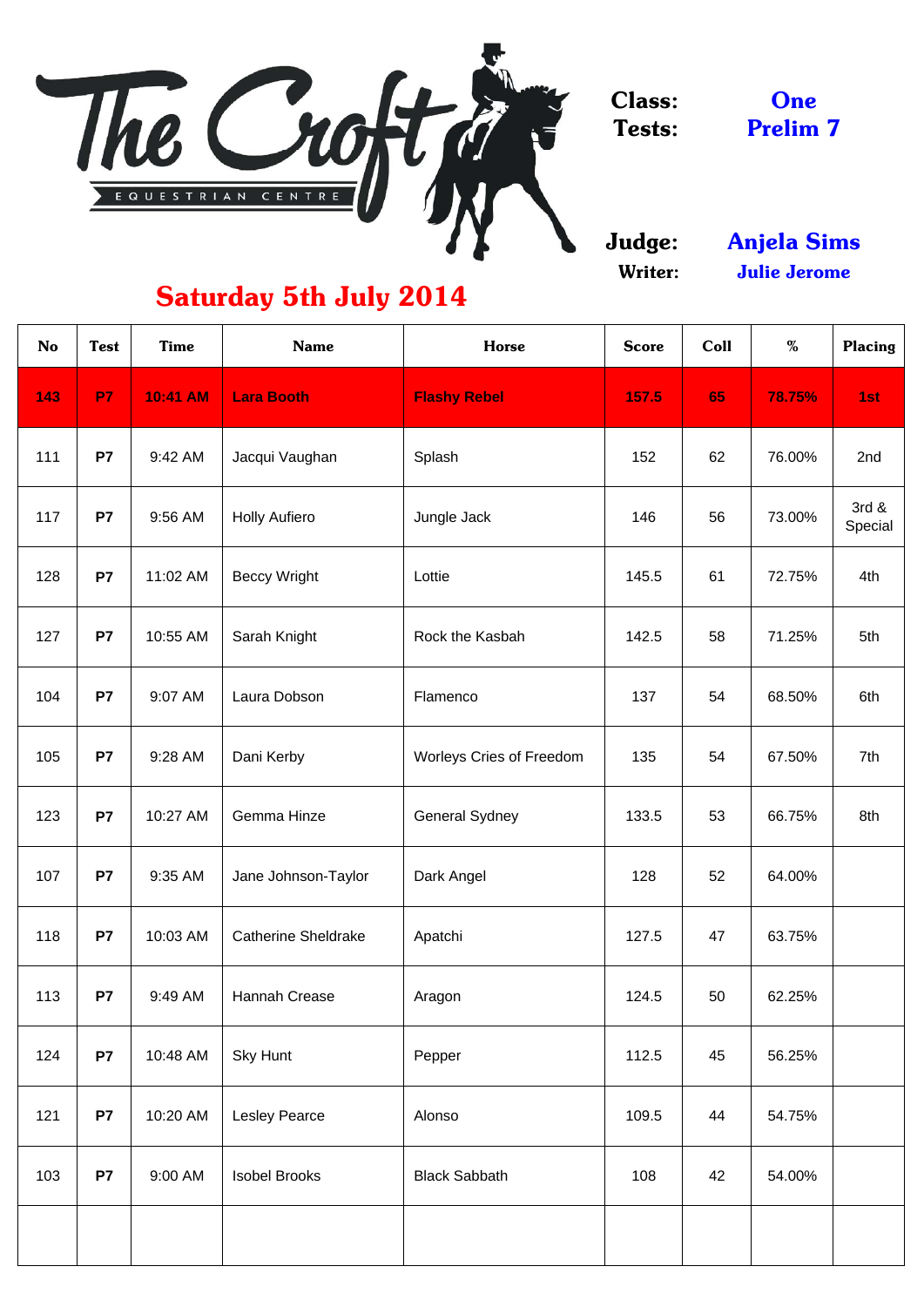

Judge: Writer:

| <b>No</b> | <b>Test</b> | <b>Time</b>    | <b>Name</b>                | <b>Horse</b>                    | <b>Score</b> | Coll | %      | <b>Placing</b> |
|-----------|-------------|----------------|----------------------------|---------------------------------|--------------|------|--------|----------------|
| 384       | <b>P14</b>  | <b>1:03 PM</b> | <b>Gary Yeoman</b>         | <b>Lucky Canasta</b>            | 179          | 60   | 74.58% | 1st            |
| 105       | <b>P14</b>  | 12:49 PM       | Dani Kerby                 | <b>Worleys Cries of Freedom</b> | 173          | 57   | 72.08% | 2nd            |
| 130       | <b>P14</b>  | 1:31 PM        | <b>Abigail Aliss</b>       | <b>Bridgeford Dancer</b>        | 173          | 56   | 72.08% | 3rd            |
| 143       | <b>P14</b>  | 11:57 AM       | Lara Booth                 | <b>Flashy Rebel</b>             | 172          | 58   | 71.67% | 4th            |
| 125       | <b>P14</b>  | 1:10 PM        | Hayley Chamberlain         | <b>Just William</b>             | 171.5        | 56   | 71.46% | 5th            |
| 129       | <b>P14</b>  | 1:24 PM        | <b>Lizzy Newsome</b>       | Imperial Icon                   | 170          | 55   | 70.83% | 6th            |
| 132       | <b>P14</b>  | 12:04 PM       | <b>Claire Shoesmith</b>    | <b>Taiforgan Sir Monty</b>      | 167.5        | 56   | 69.79% | 7th            |
| 134       | <b>P14</b>  | 12:18 PM       | <b>Carol Doggett</b>       | Clonberne Joe                   | 166.5        | 55   | 69.38% | 8th            |
| 123       | <b>P14</b>  | 11:50 AM       | Gemma Hinze                | <b>General Sydney</b>           | 162.5        | 53   | 67.71% |                |
| 117       | <b>P14</b>  | 11:29 AM       | <b>Holly Aufiero</b>       | Jungle Jack                     | 160          | 54   | 66.67% | Special        |
| 133       | <b>P14</b>  | 12:11 PM       | Alexandra Legouix          | Spirit of the Night             | 159.5        | 52   | 66.46% |                |
| 126       | <b>P14</b>  | 1:17 PM        | Sally Larkom               | <b>Bentley</b>                  | 159.5        | 52   | 66.46% |                |
| 128       | <b>P14</b>  | 12:42 PM       | <b>Beccy Wright</b>        | Lottie                          | 156.5        | 52   | 65.21% |                |
| 131       | <b>P14</b>  | 1:38 PM        | <b>Gill Knight</b>         | Rock the Kasbah                 | 155.5        | 53   | 64.79% |                |
| 111       | <b>P14</b>  | 11:15 AM       | Jacqui Vaughan             | Splash                          | 155.5        | 51   | 64.79% |                |
| 113       | <b>P14</b>  | 11:22 AM       | <b>Hannah Crease</b>       | Aragon                          | 148.5        | 52   | 61.88% |                |
| 118       | <b>P14</b>  | 11:36 AM       | <b>Catherine Sheldrake</b> | Apatchi                         | 144          | 48   | 60.00% |                |
| 124       | <b>P14</b>  | 12:35 PM       | <b>Sky Hunt</b>            | Pepper                          | 142.5        | 47   | 59.38% |                |
| 121       | <b>P14</b>  | 11:43 AM       | <b>Lesley Pearce</b>       | Alonso                          | 135          | 47   | 56.25% |                |
|           |             |                |                            |                                 |              |      |        |                |

Two Prelim 14

# Saturday 5th July 2014

Christina Hall Stuart Banks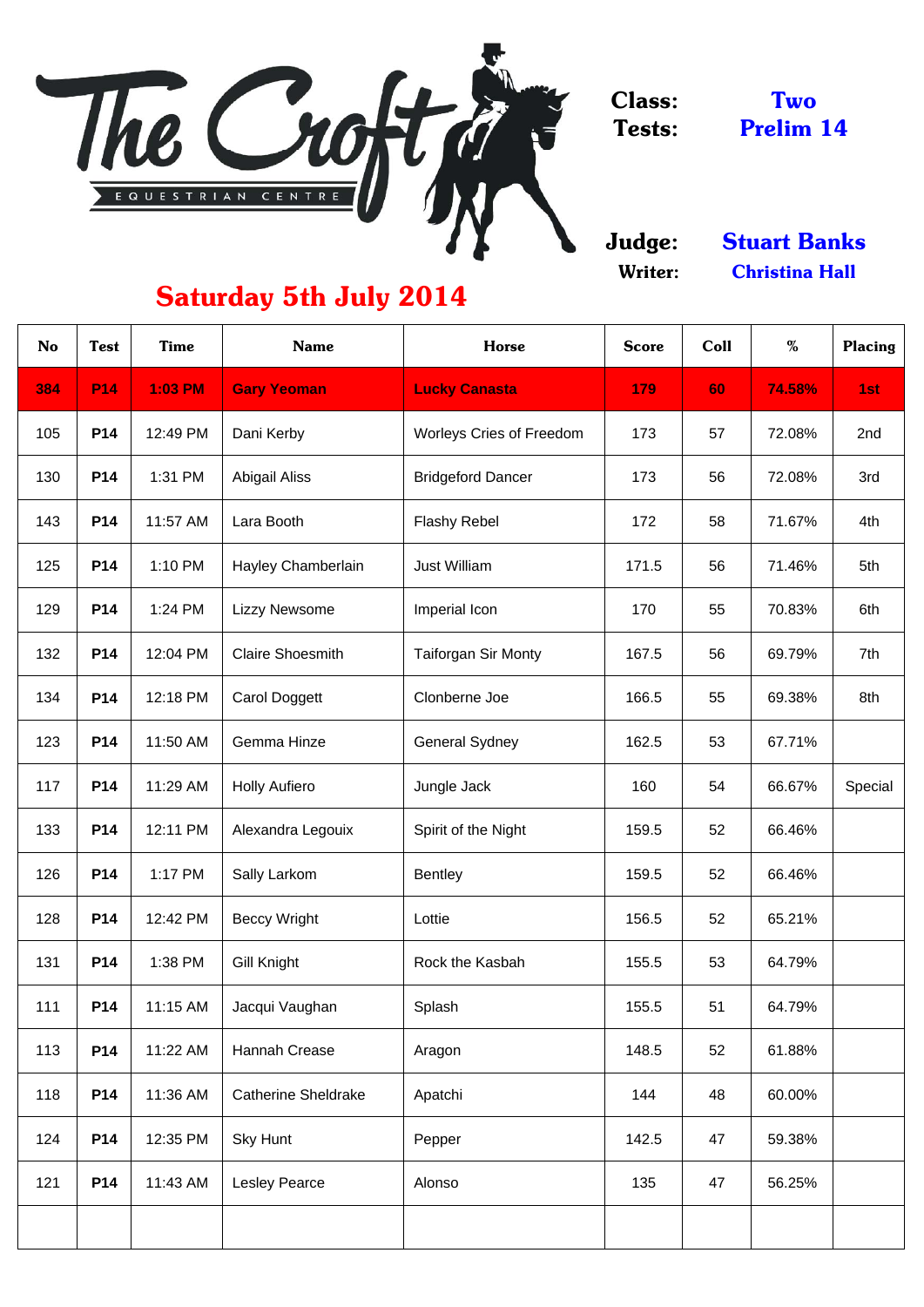

Judge: Writer:

| <b>No</b> | <b>Test</b> | <b>Time</b>    | <b>Name</b>             | <b>Horse</b>               | <b>Score</b> | Coll | %      | <b>Placing</b>                     |
|-----------|-------------|----------------|-------------------------|----------------------------|--------------|------|--------|------------------------------------|
| 140       | <b>N28</b>  | <b>2:09 PM</b> | <b>Sarah Webster</b>    | <b>Judge Jim</b>           | 177          | 59   | 73.75% | <b>1st &amp;</b><br><b>Special</b> |
| 395       | <b>N28</b>  | 2:30 PM        | <b>Cirra Hatton</b>     | Cappacino                  | 171          | 58   | 71.25% | 2nd                                |
| 138       | <b>N28</b>  | 2:16 PM        | Camilla Johnson         | <b>Sunfire Sensation</b>   | 170          | 57   | 70.83% | 3rd                                |
| 144       | <b>N28</b>  | 2:44 PM        | Lara Booth              | U No The One               | 167.5        | 56   | 69.79% | 4th                                |
| 142       | <b>N28</b>  | 3:28 PM        | <b>Christine Porter</b> | Woody                      | 167.5        | 55   | 69.79% | 5th                                |
| 378       | <b>N28</b>  | 2:23 PM        | <b>Kate Smither</b>     | Goldcrest                  | 166.5        | 55   | 69.38% | 6th                                |
| 139       | <b>N28</b>  | 2:02 PM        | Vania Pickles           | Deroone Heather            | 164.5        | 54   | 68.54% | 7th                                |
| 147       | <b>N28</b>  | 3:07 PM        | <b>Kacey Leathers</b>   | <b>Tiger Kitten</b>        | 164.5        | 52   | 68.54% | 8th                                |
| 141       | <b>N28</b>  | 3:21 PM        | Anjela Sims             | Xique                      | 164          | 54   | 68.33% |                                    |
| 145       | <b>N28</b>  | 2:37 PM        | <b>Melissa Howett</b>   | <b>Penstrumbly Alwynne</b> | 163.5        | 54   | 68.13% |                                    |
| 146       | <b>N28</b>  | 3:00 PM        | Sara Appleton           | Madigan                    | 160          | 54   | 66.67% |                                    |
|           |             |                |                         |                            |              |      |        |                                    |
|           |             |                |                         |                            |              |      |        |                                    |
|           |             |                |                         |                            |              |      |        |                                    |

# Saturday 5th July 2014

Novice 28 Three

Christina Hall Stuart Banks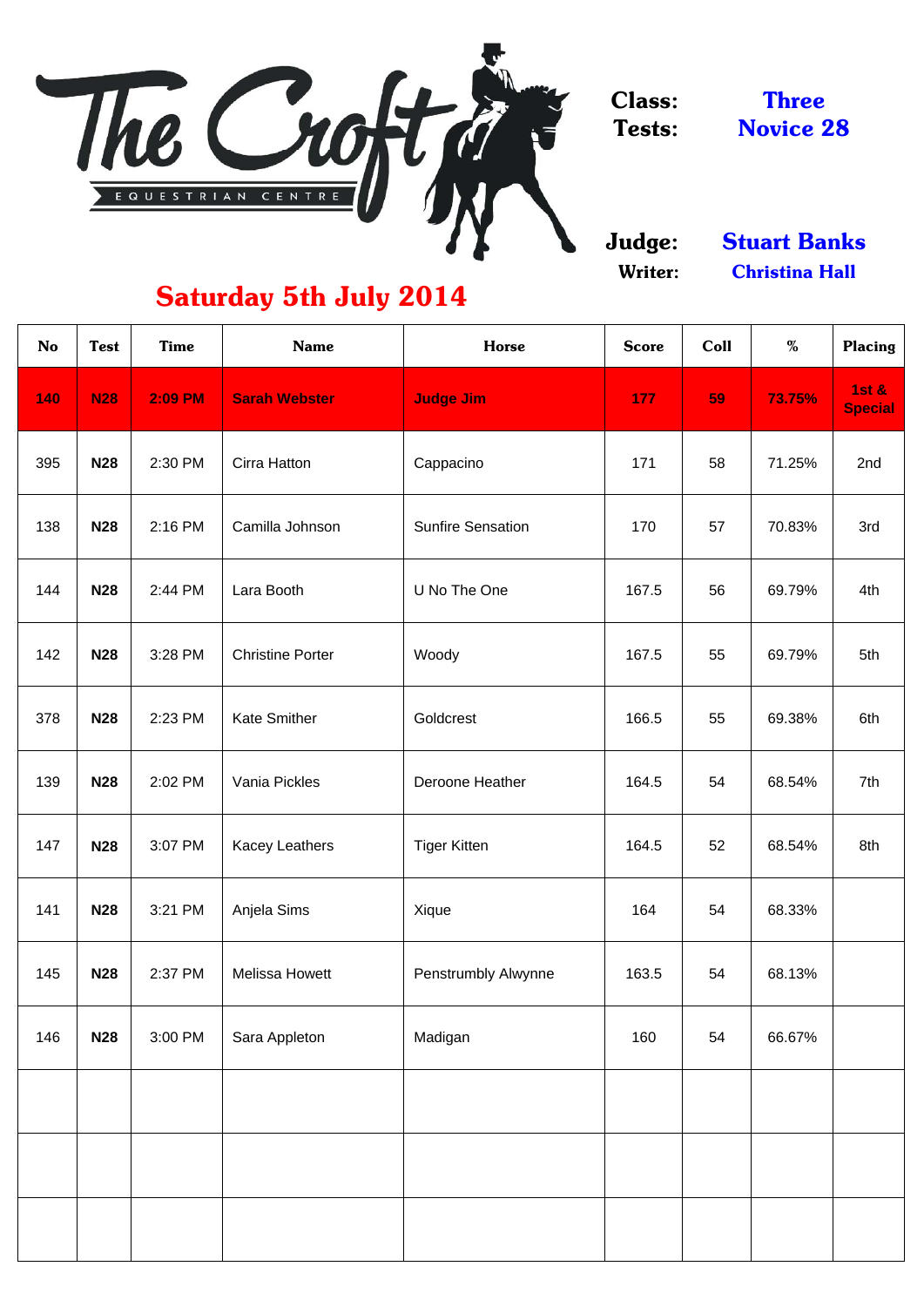

Judge: Writer:

| <b>No</b> | <b>Test</b> | <b>Time</b>    | <b>Name</b>             | <b>Horse</b>               | <b>Score</b> | Coll | %      | <b>Placing</b>      |
|-----------|-------------|----------------|-------------------------|----------------------------|--------------|------|--------|---------------------|
| 130       | <b>N24</b>  | <b>4:01 PM</b> | <b>Abigail Aliss</b>    | <b>Bridgeford Dancer</b>   | 186          | 66   | 71.54% | 1st                 |
| 148       | <b>N24</b>  | 5:00 PM        | Roz Gibbs               | <b>Sir Lancelot</b>        | 180          | 62   | 69.23% | 2 $nd &$<br>special |
| 144       | <b>N24</b>  | 4:29 PM        | Lara Booth              | U No The One               | 177.5        | 64   | 68.27% | 3rd                 |
| 149       | E44         | 5:35 PM        | <b>Hazel Boxall</b>     | Alfie                      | 164.5        | 54   | 65.80% | 4th                 |
| 126       | <b>N24</b>  | 3:47 PM        | Sally Larkom            | <b>Just Duke</b>           | 170          | 58.5 | 65.38% | 5th                 |
| 145       | <b>N24</b>  | 4:22 PM        | <b>Melissa Howett</b>   | <b>Penstrumbly Alwynne</b> | 163.5        | 57   | 62.88% | 6th                 |
| 125       | <b>N24</b>  | 3:40 PM        | Hayley Chamberlain      | <b>Just William</b>        | 161          | 56   | 61.92% | 7th                 |
| 150       | E44         | 5:42 PM        | Mimo Sandford           | Johns Grange               | 154          | 50   | 61.60% | 8th                 |
| 142       | <b>N24</b>  | 4:43 PM        | <b>Christine Porter</b> | Woody                      | 158.5        | 55   | 60.96% |                     |
| 146       | <b>N24</b>  | 4:36 PM        | Sara Appleton           | Madigan                    | 156.5        | 54   | 60.19% |                     |
| 141       | <b>N24</b>  | 4:15 PM        | Anjela Sims             | Xique                      | 156          | 56.5 | 60.00% |                     |
| 129       | <b>N24</b>  | 3:54 PM        | <b>Lizzy Newsome</b>    | Imperial Icon              | 150.5        | 52   | 57.88% |                     |
| 151       | <b>N24</b>  | 5:14 PM        | <b>Kate Fryer</b>       | <b>Bally's Belle Aimee</b> | 126          | 48   | 48.46% |                     |
|           |             |                |                         |                            |              |      |        |                     |

Novice 24 & Elementary 44 Four

# Saturday 5th July 2014

Lyn Barley Sam Amos